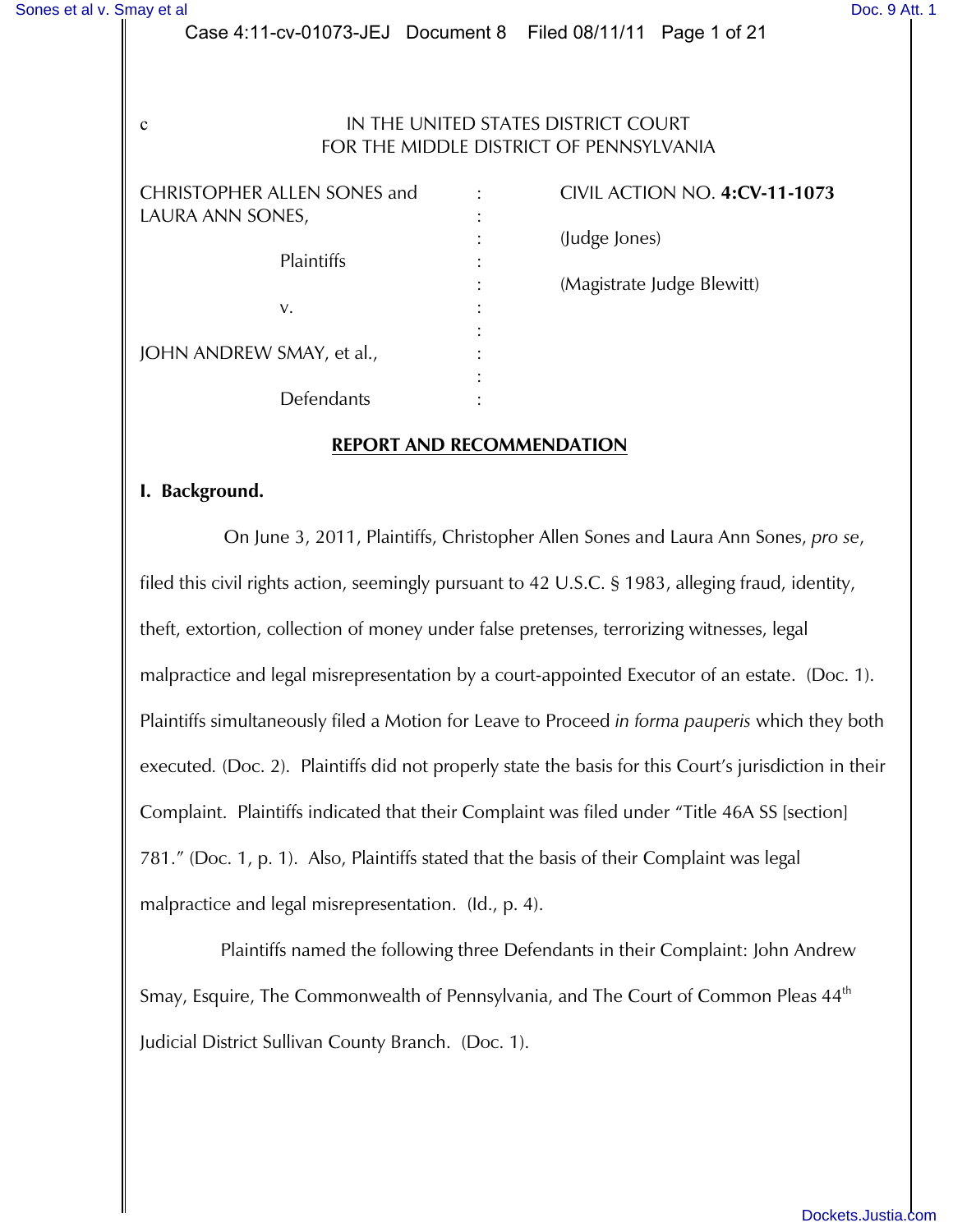Plaintiffs alleged that "John A. Smay made false accusations of fraud [against them.]

The Sullivan County Court of Common Pleas ... and the Commonwealth of PA commit[t]ed the

act of identity theft." (*Id*., p. 1). Plaintiffs further allege as follows in the 6-paragraph

attachment to their Complaint:

1. John A. Smay with the allowance of Sullivan County Court Of Common Pleas unlawfuly (sic) given the name Christopher Williamson To Christopher Sones to try to Collect Money From Christopher Sones that Mr. Smay sayes (sic) is agenst (sic) my property Located at 221 Pecks Road Sonestown PA, 17758.

2. I Christopher A. Sones and Laura A. Sones respectfully Challange (sic) the integraty (sic) and and (sic) compatance (sic) of John A. Smay and his ability to conduct himself in a mannor (sic) suitable to conduct his dutys (sic) as executix (sic)/administrator due to his involvement in 4 other cases involveing (sic) family members and the involvement of his personal opinion and feelings to plaintiffs and whitnesses (sic).

3. John A Smay filed a case agenst (sic) The estate of Marvin R. Sones after the the (sic) appropreate (sic) time allowed by Law. Marvin R. Sones Died 5/24/2003 John A. Smay Filed his case 12/2007 after the fact the statute of limitations had come into play. Abuseing (sic) the rights of the deceaced (sic) Marvin R. Sones and Christopher A. and Laura A. Sones.

4. John A. Smay and Robin A. Read have made fale (sic) accusations of fraud agenst (sic) Christopher A. Sones and Laura A. Sones on several occasions on official documents and under oath in court proceadings (sic) witch (sic) has (sic) damaged the reputation and sound piece (sic) of mind that sayed (sic) indeviduals (sic) are entitled to and have the right to enjoy. Also affected and disrupeded (sic) the health of Christopher A. Sones physical and emotionaly (sic) due to the stress and abuse set forth.

5. John A. Smay is attempting to extort and collect money from the sayed (sic) estate for bills that have already been payed (sic) by Jenny M. Williamson.

6. John A. Smay is attempting to collect money for David R. Sones after David Sones had taken it upon his self (sic) after he read the will of his father Marvin Richard Sones that his inharitance (sic) is the sum of \$1.00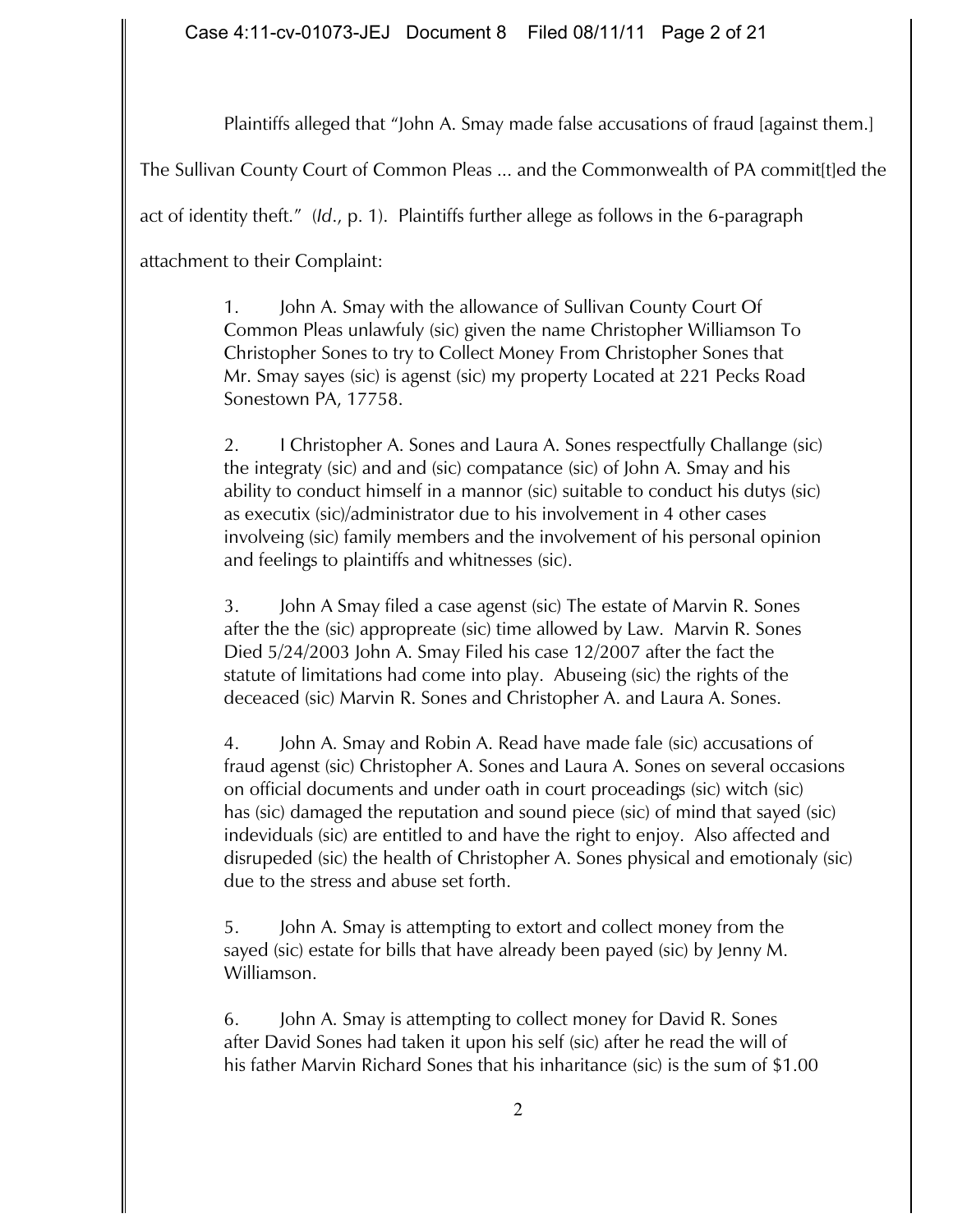to sighn (sic) a leagal (sic) binding contract with Grenoble & Wallis funral (sic) home to pay one half of Marvin R. Sones funral (sic) bill on his own free will and gread (sic) and anger that he did not receave (sic) the sayed (sic) property in question.

(*Id*., pp. 3-4).

As relief, Plaintiffs request:

John A. Smay be removed as executrix/administrator of said estate, the above named defendants be held criminaly (sic) liable for their actions and compancate (sic) the plaintiffs for the damages caused by their neglagent (sic) actions.

 $$ 

A review of Plaintiffs' *in forma pauperis* Motion revealed that it was deficient, since it

did not contain sufficient information for this Court to make a proper determination as to their

financial status. Specifically, Plaintiffs stated that they own a property located at 221 Pecks

Road, Sonestown, Sullivan County, Pennsylvania, with an "assessed value [of] \$29,000" and a

1995 Plymouth Grand Voyager van with a "\$1200 value." Plaintiffs failed to state how much

<sup>&</sup>lt;sup>1</sup>The undersigned has been assigned this case for all pre-trial matters pursuant to 28 U.S.C. § 636(b)(1)(A).

We note that Plaintiffs incorrectly requested, in part, that a criminal action be filed against Defendants. (Doc. 1, p. 2). To the extent Plaintiffs claim that Defendants committed criminal violations, such claims are not proper in a federal civil action. This Court cannot grant as relief in the present case the initiation of a criminal prosecution. The Third Circuit has held that a private person could not impose criminal liability on a defendant since he lacked standing to do so. *See Conception v. Resnik*, 2005 WL 1791699, \*2, 143 Fed. Appx. 422, 425-26 (3d Cir. 2005) (Non-Precedential). This Court has no authority to grant Plaintiff relief with respect to alleged criminal conduct in this action. *See Matthews v. Villella*, 2009 WL 311177, \*2 (M.D. Pa.) aff'd. in relevant part, C.A. No. 09-1486 (3d Cir. 5-21-10); *Banks v. U.S. Attorney*, 2008 WL 3853307, \*2. Thus, insofar as Plaintiffs are seeking this Court to hold Defendants criminally liable for their alleged illegal behavior, this request is subject to dismissal with prejudice.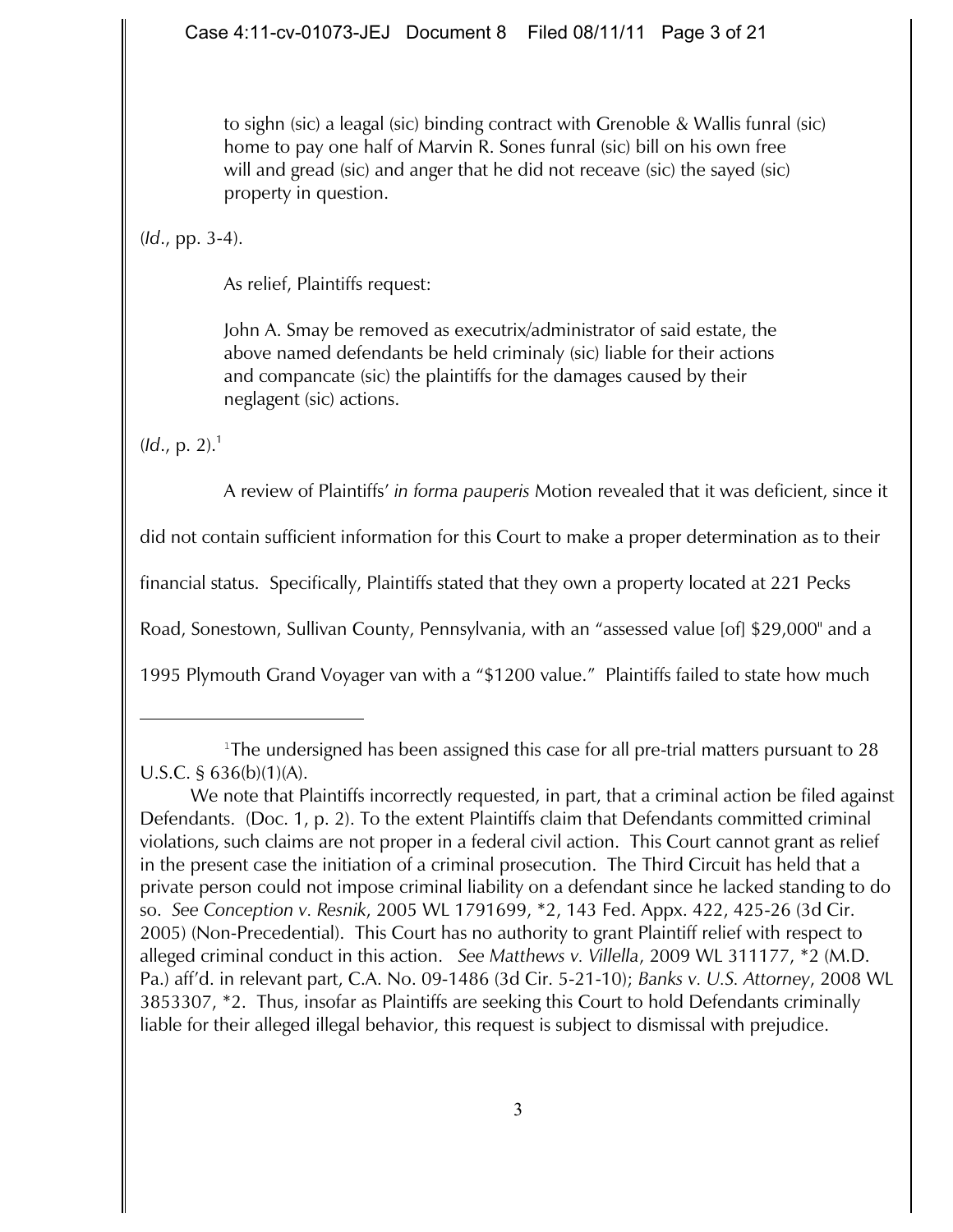equity, if any, they had in their real property and van. Also, Plaintiffs only indicated that they had debts for "mortgages, credit card, student loan, etc." in the amount of \$50.00 per month and "15 credit card." (Doc. 2).

In order for the Court to rule on Plaintiffs' *in forma pauperis* Motion, it was found that Plaintiffs must provide the following information:

1) Documentation as to the amount of equity Plaintiffs have in their property located

at 221 Pecks Road, Sonestown, Pennsylvania, and in their 1995 Plymouth Grand Voyager van;<sup>2</sup>

2) List all accounts Plaintiffs hold, either jointly of individually, and the amounts in each account; and

3) Copies of Plaintiffs' 2009 and 2010 Federal Income Tax Returns, if filed.

Accordingly, on June 10, 2011, the Court issued the following Order:

1. Within **ten (10) days** of the date of this Order, Plaintiffs shall file a supplement to

their Motion for Leave to Proceed *in forma pauperis* as specified above.

2. Plaintiffs' failure to timely file the supplement to their Motion for Leave to

Proceed *in forma pauperis* will result in the issuance of an Order denying their *in forma pauperis*

Motion and directing Plaintiffs to pay the required filing fee.

(Doc. 4).

<sup>&</sup>lt;sup>2</sup>Plaintiffs merely stated the assessed value of their real property and did not indicate what their property was worth. Plaintiffs were directed to state under penalty of perjury what their property was worth, and they were also directed to provide the Court with the amount of the mortgage balance, if any, on their property along with documentation to support these amounts.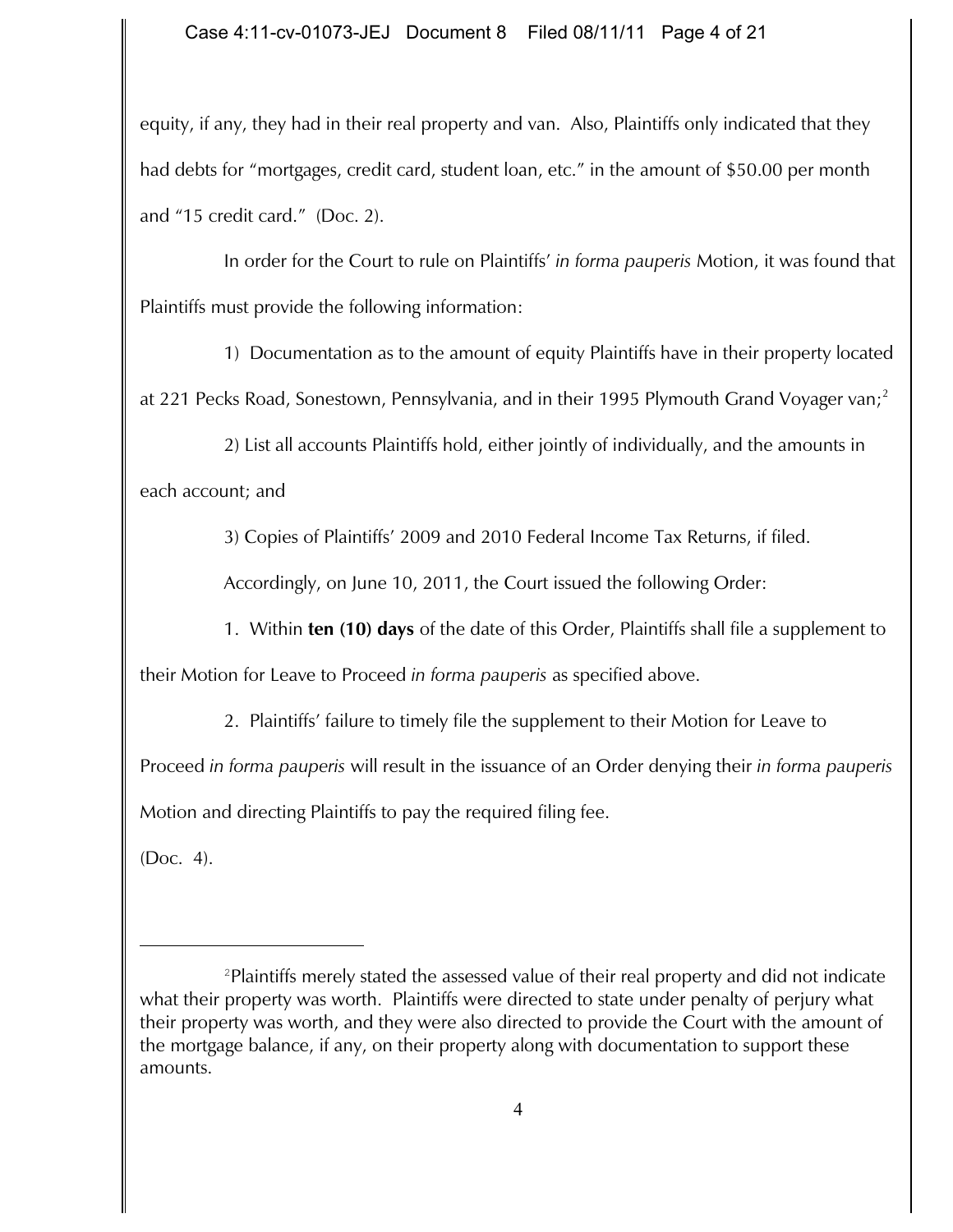Plaintiffs' failure to timely file the supplement to their Motion for Leave to Proceed *in forma pauperis* resulted in the issuance of an Order on June 27, 2011, in which the Court denied Plaintiffs' Motion for Leave to Proceed *in forma pauperis* and directed Plaintiffs to pay the \$350.00 filing fee within ten (10) days of the date thereof. (Doc. 5).

On July 6, 2011, Plaintiffs filed an 8-sentence response to the Court's Order with attachments. Plaintiffs stated that they have a bankruptcy petition which is pending, that they do not have any equity in their mini van, that they do not have a mortgage on their property located at 221 Pecks Road, Sonestown, Sullivan County, Pennsylvania, that they cannot obtain a loan or borrow against their property due to their bankruptcy, and that they "did not file any income tax for the year 2011." (Doc. 6).

We then obtained copies of the docket sheets for Plaintiffs' Middle District of Pennsylvania Bankruptcy Petitions. Plaintiffs filed a Chapter 7 Bankruptcy Petition on June 4, 2009, Case # 09-bk-4339, M.D. Pa., and it was dismissed on August 28, 2009. Plaintiffs filed a second Chapter 7 Bankruptcy Petition on September 15, 2009, Case # 09-bk-7120, M.D. Pa., and they received a discharge on April 8, 2010. Therefore, we found that Plaintiffs did not have a pending Bankruptcy Petition in the Middle District of Pennsylvania as they indicated they did in their Doc. 6 response. $3$ 

Thus, Plaintiffs indicated that they own their property located at 221 Pecks Road, Sonestown, Sullivan County, Pennsylvania free and clear of any mortgage. Also, as stated,

<sup>&</sup>lt;sup>3</sup>It appeared from Plaintiffs' bankruptcy docket sheets that Plaintiffs were allowed to keep the property located at 221 Pecks Road, Sonestown, Sullivan County, Pennsylvania, under the Homestead Exemption.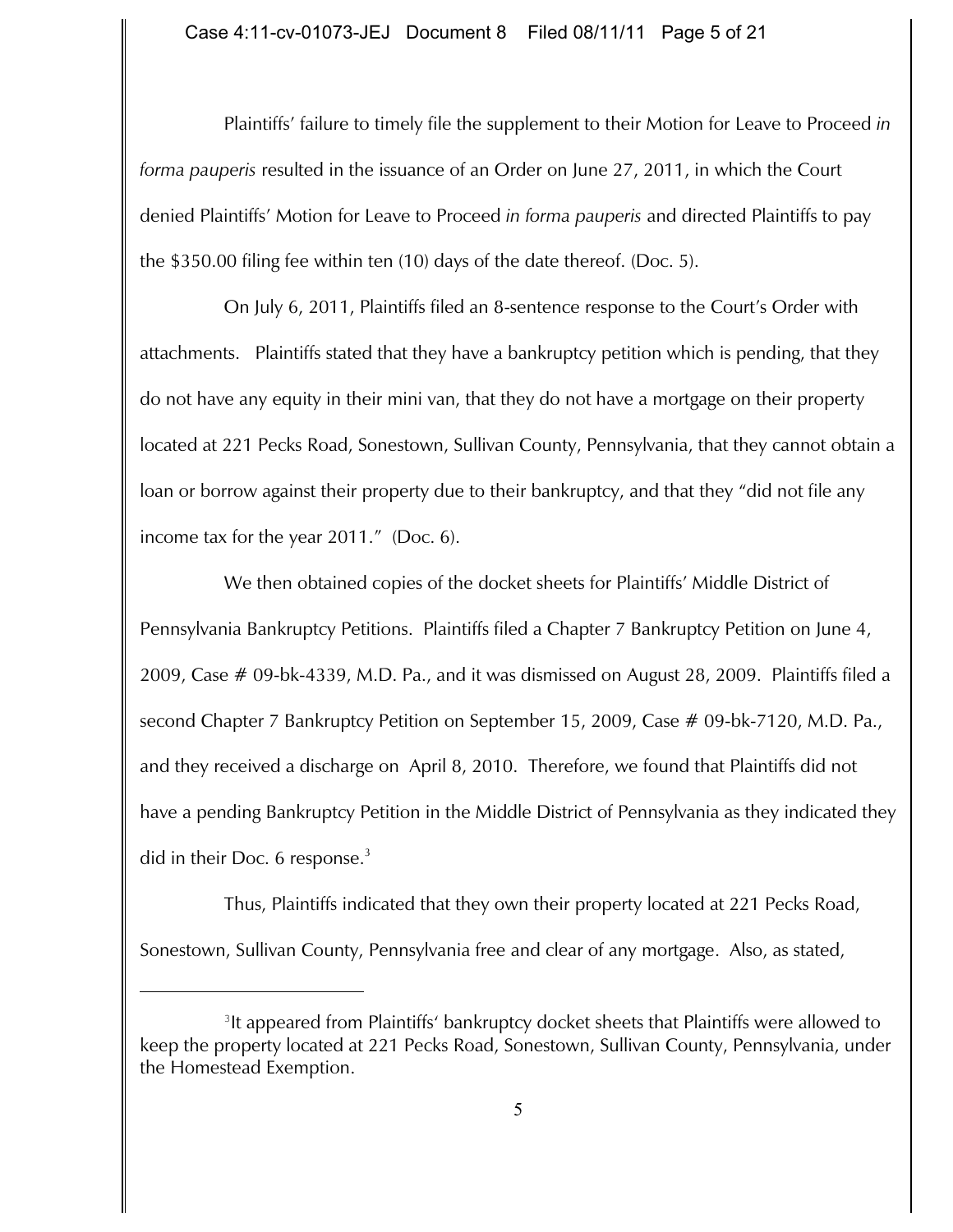Plaintiffs do not have a pending Bankruptcy Petition in the Middle District of Pennsylvania.

Plaintiffs failed to provide the Court with the value of their property located at 221 Pecks Road, Sonestown, Sullivan County, Pennsylvania, as previously directed.

Therefore, on July 15, 2011, the Court issued an Order directing Plaintiffs, within ten (10) days of the date of the Order, to submit to the Court the following:

1. The full filing fee or documentation as to the value of Plaintiffs' property located at 221 Pecks Road, Sonestown, Pennsylvania, which Plaintiffs state they own free and clear.

2. Copies of Plaintiffs' 2009 and 2010 Federal Income Tax Returns, if filed.

(Doc. 7).

Plaintiffs were warned that their failure to timely comply with the Doc. 7 Order would result in the issuance of a Report and Recommendation that their case be dismissed for failure to pay the required filing fee as directed. (Doc. 7).

The time in which Plaintiffs were to have complied with the Doc. 7 Order has expired. The Court, *sua sponte*, gave the *pro se* Plaintiffs an additional sixteen days to comply with the Order. The Plaintiffs have neither complied with the Order nor requested an extension of time in which to do so. In fact, the Court has received no filings from the Plaintiffs since they filed their "Proof of *In Forma Pauperis*" on July 6, 2011. (Doc. 6).

## **II. Discussion.**

Federal Rule of Civil Procedure 41(b) allows for the dismissal of an action for "failure of the plaintiff to *prosecute* or comply with these rules or *order of court*, . . ." (emphasis added). In the instant case, Plaintiffs have failed to both prosecute their action and to comply with the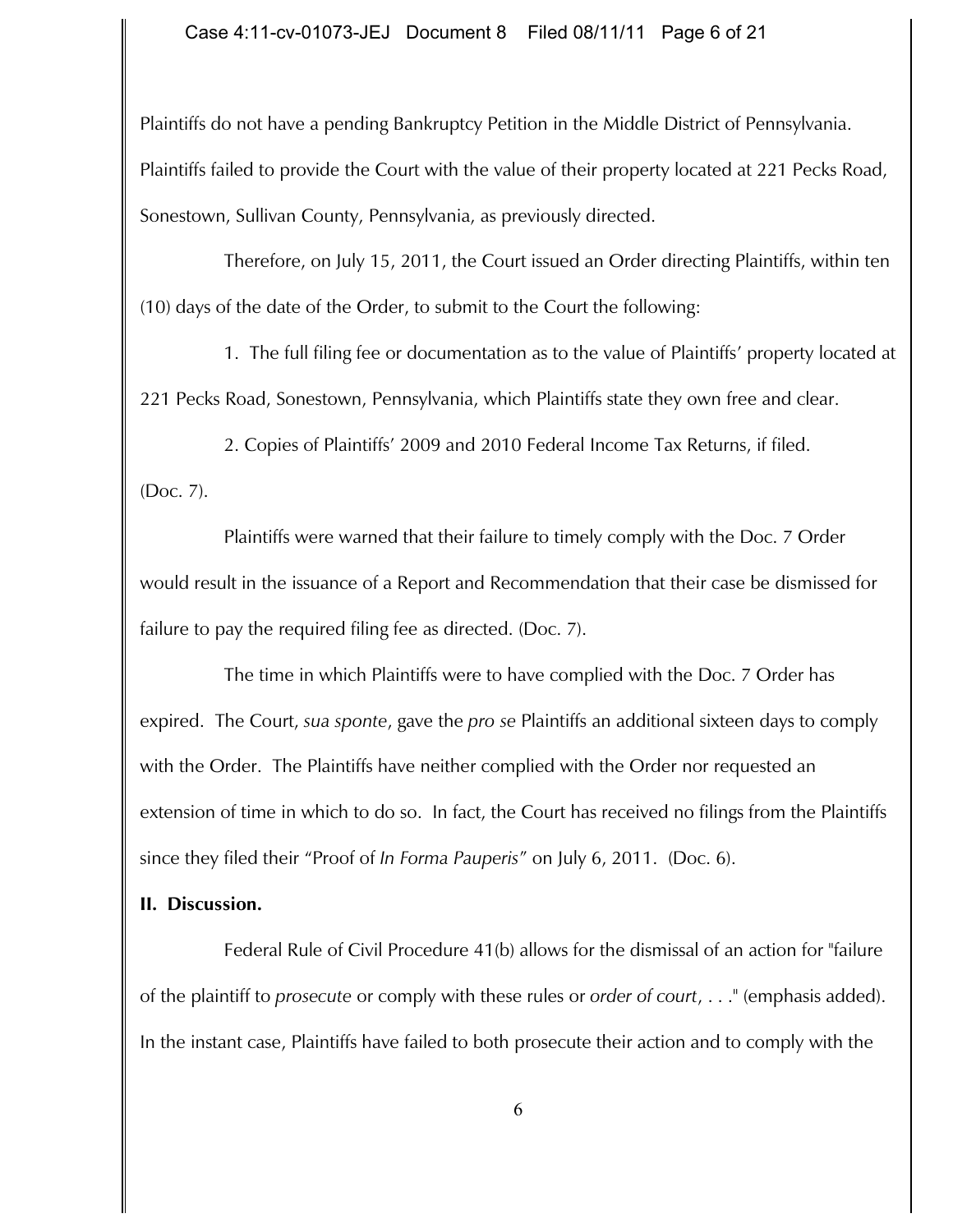Order of this Court by their failure to timely file the document required by our July 15, 2011, Doc. 7 Order. We shall recommend that this case be dismissed due to Plaintiffs' failure to prosecute it and due to their failure to comply with this Court's Order. Plaintiffs should be deemed as abandoning their action. *See McCray v. Dauphin Co. Prison*, 2007 WL 431886 (M.D. Pa); *Nelson v. Berbanier*, 2006 WL 2853968 (M.D. Pa.).

Since we find that Plaintiffs' conduct clearly shows that they intended to abandon their case, we do not find that an analysis of the factors of *Poulis v. State Farm Fire & Cas. Co.*, 747 F.3d 863, 868 (3d Cir. 1984), is required before recommending that this case be dismissed under Rule 41(b). *See Spain v. Galleon*, 26 F.3d 439, 454-55 (3d Cir. 1994); *Gayer v. Beard*, 907 F. 2d 1424 (3d Cir. 1990)(the district court's requirement to perform an analysis under *Poulis* is obviated where Plaintiff's conduct is so egregious as to demonstrate an abandonment of his case).

Our Plaintiffs have taken no action with respect to their case since they filed their "Proof of *in forma pauperis* Status" on July 6, 2011 (Doc. 6), over one month ago. The behavior of Plaintiffs constitutes a wilful failure to prosecute their case, as opposed to a situation in which they have had problems in pursuing their case but made efforts to comply with this Court's July 15, 2011 Order. We find that Plaintiffs' "behavior has been so egregious as to make selfevident the factual findings and analysis [of the *Poulis* factors]." *Williams v. Sort*, 223 Fed. Appx. 95, 103 (3d Cir. 2007). The consequences if Plaintiffs failed to prosecute their case were clearly stated in our July 15, 2011 Order, namely, we would recommend that their case be dismissed. (Doc. 7). *See Leininger v. Twoton, Inc.*, 2009 WL 1363386 (M.D. Pa.).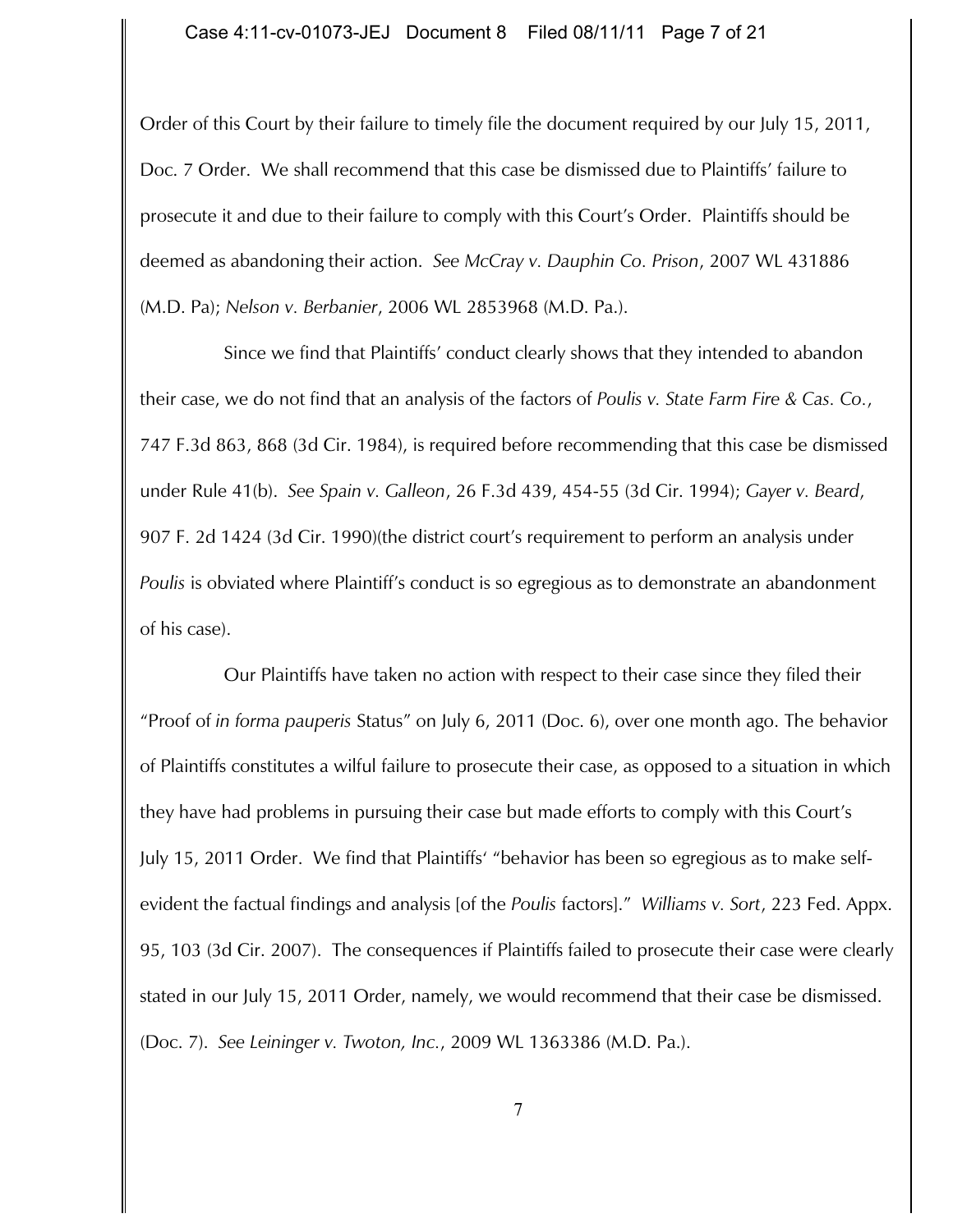In *Jackson v. Johnson*, 2006 WL 2136218, \*1 (M.D. Pa.), the Court stated that "Fed.

R. Civ. P. 41(b) allows for the dismissal of an action where the Plaintiff fails to prosecute or fails

to comply with rules or orders of the court."

The *Jackson* Court also stated:

the factors set forth in *Poulis v. State Farm Fire & Casualty Co.,* 747 F.2d 863, 868 (3d Cir.1984) [are analyzed] to determine whether dismissal of the action is appropriate in this case. The *Poulis* factors the Court should consider are: (1) the extent of the party's personal responsibility; (2) the prejudice to the adversary caused by the failure to meet scheduling orders and respond to discovery; (3) a history of dilatoriness; (4) whether the conduct of the party or the attorney was willful or in bad faith; (5) the effectiveness of sanctions other than dismissal, which entails an analysis of alternative sanctions; and (6) the meritoriousness of the claim or defense. *Poulis,* 747 F.2d at 868.

We agree with the Magistrate Judge's determination that the Plaintiff's dilatoriness outweighs any of the other considerations set forth in *Poulis,* and that Plaintiff's failure to comply with the Order of May 30, 2006 indicates that the Plaintiff has abandoned this lawsuit. Her inaction points to no other logical conclusion.

*Id*.

Thus, out of an abundance of caution, we also analyze the *Poulis* factors. We find that Plaintiffs' stated conduct in delaying their case to be attributable to them personally. Plaintiffs were required to have filed the document set forth in our July 15, 2011 Order by July 25, 2011. As mentioned, we *sua sponte* afforded Plaintiffs additional time within which to comply with the July 15, 2011 Order. Plaintiffs have filed nothing in response to the stated Order, and they have not notified the Court that they intend to pursue their action.

We find that Plaintiffs have caused prejudice to Defendants since they have been named in a federal lawsuit and no action, including service of a proper pleading, has been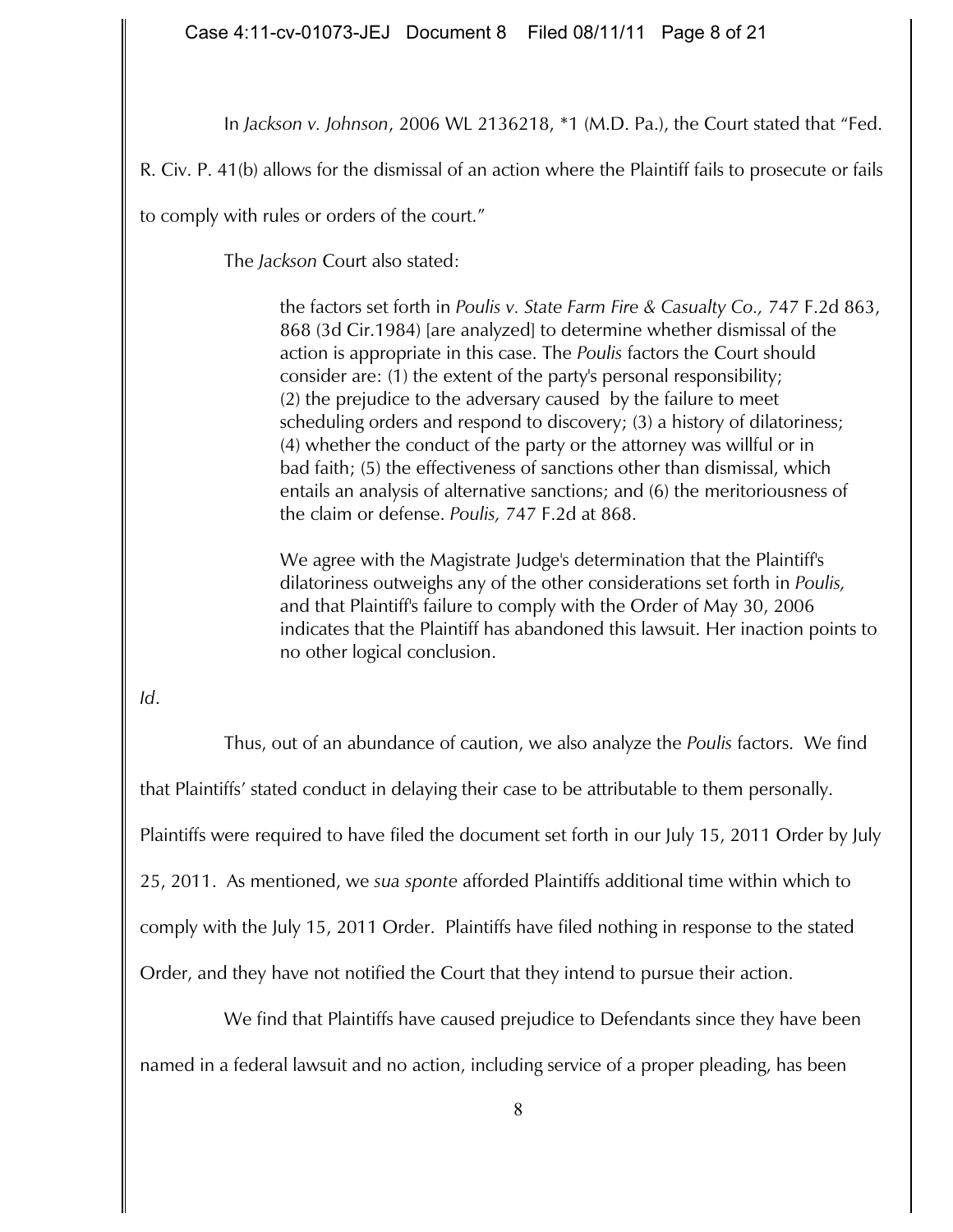made on them to date. While Plaintiffs do not yet have a significant history of dilatoriness in this case, their present conduct in failing to prosecute their June 2011 case is nonetheless evidence of dilatoriness, especially since this case cannot proceed without their compliance with the July 15, 2011 Order.

Based on our discussion above, we find that the conduct of Plaintiffs is wilful, especially since they have filed nothing with the Court in more than a month, since they have failed to respond to the July 15, 2011 Order, and since they have not contacted the Court to explain why they have failed to comply with the Order.

Plaintiffs have been forewarned that their failure to comply with the July 15, 2011 Order would result in a recommendation that their case be dismissed. As stated, this case cannot proceed without Plaintiffs' compliance with the July 15, 2011 Order. Since we will recommend that Plaintiffs' case be dismissed without prejudice, and since Plaintiffs have not paid the filing fee, we find that other sanctions would not be effective in this case.

Thus, we find that the *Poulis* factors weigh in favor of dismissing this case without prejudice and that Plaintiffs' failure to comply with the Court's July 15, 2011 Order demonstrates they have abandoned their case.

Moreover, if the Court vacated our June 27, 2011 Order and granted Plaintiffs' *in forma pauperis* motion, it would be obliged to screen their Complaint. *See Dunbar v. Dunbar*, <sup>4</sup>

As stated, we denied Plaintiffs' *in forma pauperis* Motion on June 27, 2011 (Doc. 5). <sup>4</sup> However, it appears from Plaintiffs' July 6, 2011 filing (Doc. 6-2) that the real estate located at 221 Peck Road, Sullivan County, Pennsylvania, is an asset of the Estate of Marvin R. Sones and not owned by Plaintiffs. Thus, our June 27, 2011 Order denying Plaintiff's *in forma pauperis* Motion could be vacated, and the Court could grant Plaintiffs' *in forma pauperis* Motion. Then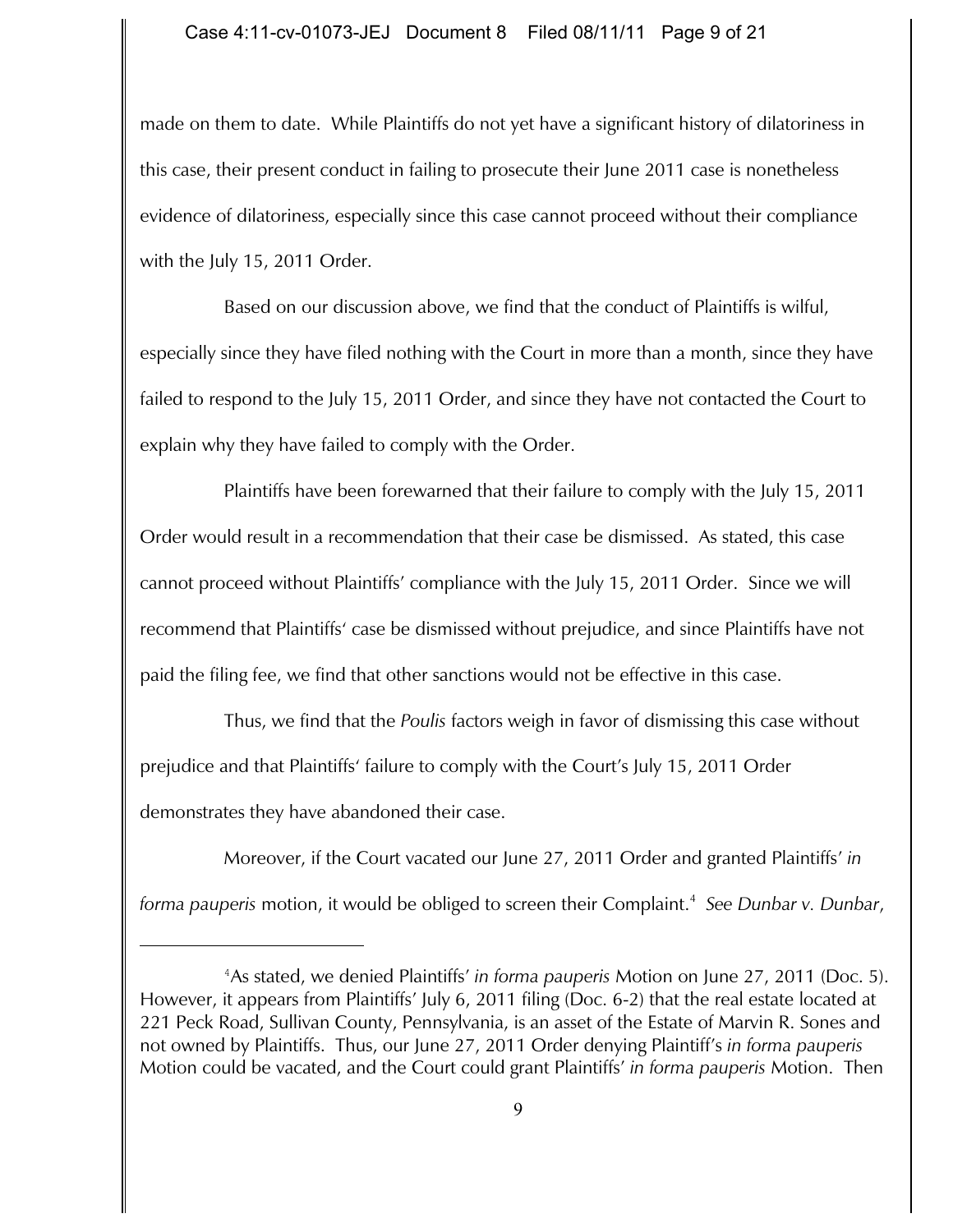Civil No. 11-0135, M.D. Pa. On February 11, 2011, the Court in *Dunbar* issued an Order and

granted Plaintiff's *in forma pauperis* motion (Doc. 3, *Dunbar*). The *Dunbar* Court then stated:

The proper procedure after a district court grants *in forma pauperis* status is to file the complaint and then "screen it" before service pursuant to 28 U.S.C. § 1915(e)(2)(B). Fisher v. Miller, 373 Fed. App'x 148, 148 (3d Cir. 2010) (citing Oates v. Sobolevitch, 914 F.2d 428, 429 n.1 (3d Cir. 1990)). 'The District Court may dismiss the complaint if, *inter alia*, it fails to state a claim upon which relief can be granted." See 28 U.S.C. § 1915(e)(2)(B)(ii); Fisher, Fed App'x at 148. If the Court finds that the Complaint fails to state a claim upon which relief can be granted, the Court must grant Plaintiff leave to amend the Complaint unless "amendment would be inequitable or futile." Grayson v. May view State Hosp., 293 F.3d 103, 106 (3d Cir. 2002) (citing Shane v. Fauver, 213 F.3d 113, 116-17 (3d Circ. 2000)); see also Fisher, 373 Fed. App'x at 149-50.

(Doc. 3, pp. 1-2, *Dunbar*).

Plaintiffs aver that the Sullivan County Court of Common Pleas appointed Defendant Attorney Smay as the executor/administrator of the Estate of Marvin R. Sones and that Smay improperly tried to collect money from them. Plaintiffs' attachment to their Doc. 6 filing is a copy of an Order of the Sullivan County Court dated February 3, 2009, appointing attorney Smay as the Executor of the Estate of Marvin R. Sones and directing the Register of Wills to issue Smay letters of administration. (Doc. 6-2, p. 5). Plaintiffs also attached a copy of a Landlord/Tenant Complaint Defendant Smay filed, on behalf of the Estate of Marvin R. Sones, against them in Sullivan County Court on April 8, 2011, in which he alleged that the Estate had the right to possession of the property where Plaintiffs resided at 221 Pecks Road, Sonestown, Sullivan County, Pennsylvania, and that the Estate had the right to sell the real estate as an asset

the Court could screen Plaintiffs' Complaint.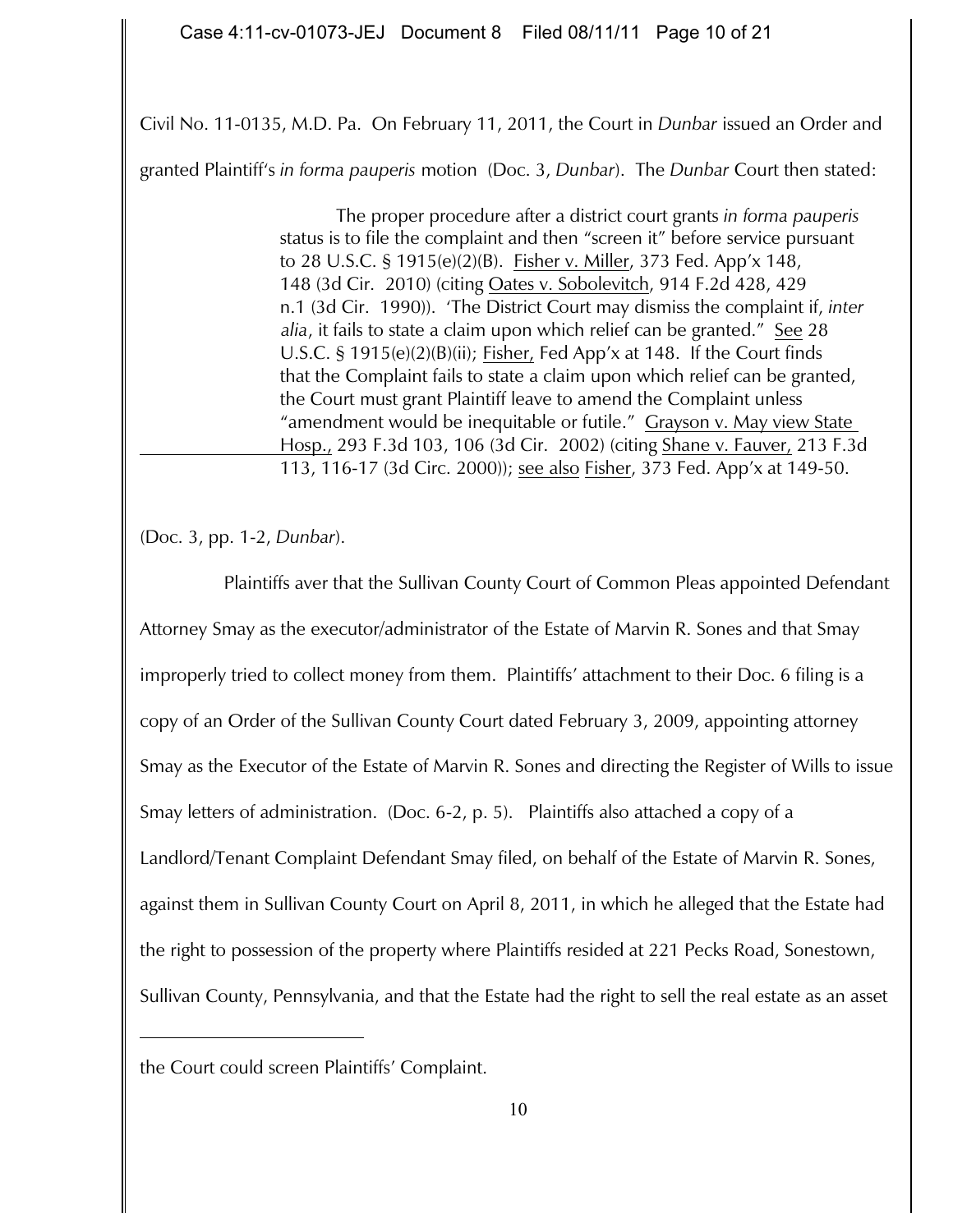of the estate pursuant to two county court orders. (Doc. 6-2, pp. 1-4). Defendant Smay also alleged that Plaintiffs owed the Estate rent in the amount of \$360.

In their present Complaint (Doc. 1), Plaintiffs allege that Defendant Smay filed an untimely action "agenst (sic) the estate of Marvin R. Sones" "abuseing (sic) the rights of the deceased Marvin R. Sones and [Plaintiffs]." (*Id*., p. 3). Plaintiffs also allege that Defendant Smay made false accusations of fraud against them numerous times on official documents and under oath in court proceedings. Plaintiffs aver that Defendant Smay is trying to extort and collect money for the Estate of Marvin R. Sones for bills which have already been paid, and that Smay is trying to collect money for David R. Sones even though David only inherited \$1.00 from the Estate of Marvin R. Sones. (*Id*.).

Plaintiffs conclude that Defendant Smay committed legal malpractice and misrepresentation. (*Id*., p. 4).

Initially, Plaintiffs' claims against Defendant Commonwealth of Pennsylvania and Defendant Court of Common Pleas 44<sup>th</sup> District of Sullivan County are barred under the Eleventh Amendment. We find that Plaintiffs cannot proceed with respect to their claims against Defendant Commonwealth of Pennsylvania and Defendant Court of Common Pleas 44<sup>th</sup> District of Sullivan County since they are barred under the Eleventh Amendment. Based on *MCI Telecom. Corp*. *v. Bell Atl. Pa.*, 271 F.3d 491, 502 (3d Cir. 2001), because Defendant Commonwealth of Pennsylvania is the State and Defendant Court of Common Pleas 44<sup>th</sup> District of Sullivan County is an agency of the Commonwealth of Pennsylvania, this Court's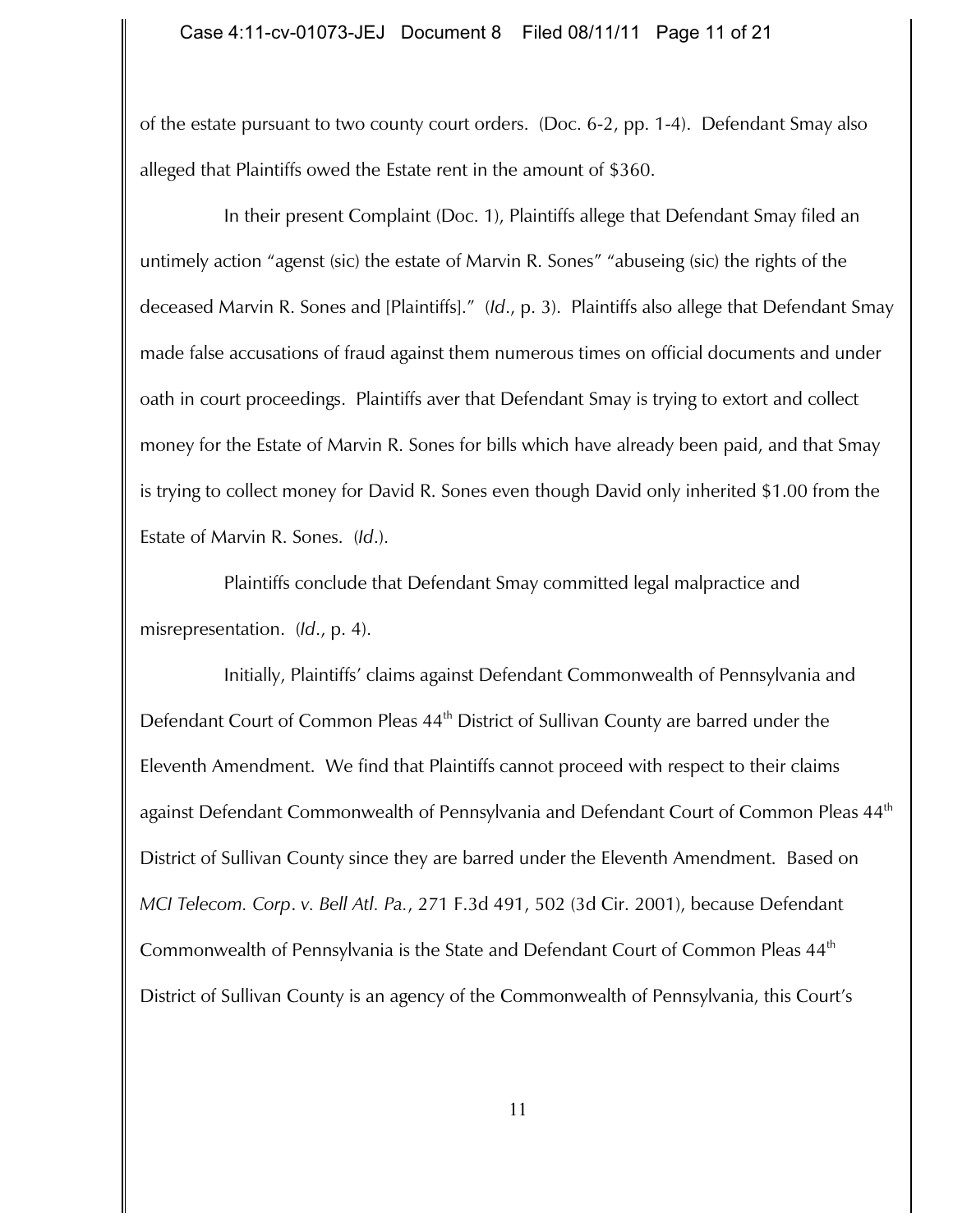jurisdiction over these Defendants is barred by the Eleventh Amendment of the United States

Constitution, and all claims against them are subject to dismissal.

In *Democracy Rising PA v. Celluci*, 603 F. Supp. 2d 780, 795 (M.D. Pa. 2009), this

Court held that:

The Eleventh Amendment precludes private federal litigation against a state and its agencies. n16 *Hans v. Louisiana*, 134 U.S. 1, 15-16, 10 S. Ct. 504, 33 L. Ed. 842 (1890); *see also Kimel v. Fla. Bd. of Regents*, 528 U.S. 62, 72-73, 120 S. Ct. 631, 145 L. Ed. 2d 522 (2000); *Lombardo v. Pennsylvania*, 540 F.3d 190, 194-95 (3d Cir. 2008). This is a jurisdictional bar subject to only two exceptions: (1) Congress may specifically abrogate a state's sovereign immunity by exercising its enforcement power under the Fourteenth Amendment, or (2) a state may waive its sovereign immunity by consenting to suit. *Coll. Sav. Bank v. Fla. Prepaid Postsecondary Educ. Expense Bd.*, 527 U.S. 666, 670, 119 S. Ct. 2219, 144 L. Ed. 2d 605 (1999); *Koslow v. Pennsylvania*, 302 F.3d 161, 168 (3d Cir. 2002). It is well settled that Congress had no intention to abrogate the states' sovereign immunity by enacting § 1983. *Will v. Mich. Dep't of State Police,* 491 U.S. 58, 66, 109 S. Ct. 2304, 105 L. Ed. 2d 45 (1989). [\*\*41] Furthermore, Pennsylvania has unequivocally withheld its consent to such suits. See 42 PA. CONS. STAT. § 8521(b); *see also Lombardo*, 540 F.3d at 196 n.3; *Laskaris v. Thornburgh*, 661 F.2d 23, 25 (3d Cir. 1981).

*See also Urella v. PA State Troopers Ass'n*, 2008 WL 1944069, \*3.

In *Beattie v. DOC SCI-Mahanoy*, 2009 WL 533051, \*6 (M.D. Pa. 3-3-09), the Court

stated:

As to Defendants DOC, SCI-Mahanoy,FN5 and Pennsylvania State Police, the court does not find these defendants to be suitable entities for a § 1983 claim. Section 1983 creates a cause of action against every "person" who under color of state law deprives an individual of a right secured by the Constitution or federal statute. *See* 42 U.S.C. § 1983. Furthermore, the United States Supreme Court maintains that state agencies are not subject to liability under § 1983 actions brought in federal court.FN6 *See Howlett v. Rose,* 496 U.S. 356, 365, 110 S.Ct. 2430, 110 L.Ed.2d 332 (1990) ( *" Will [v.*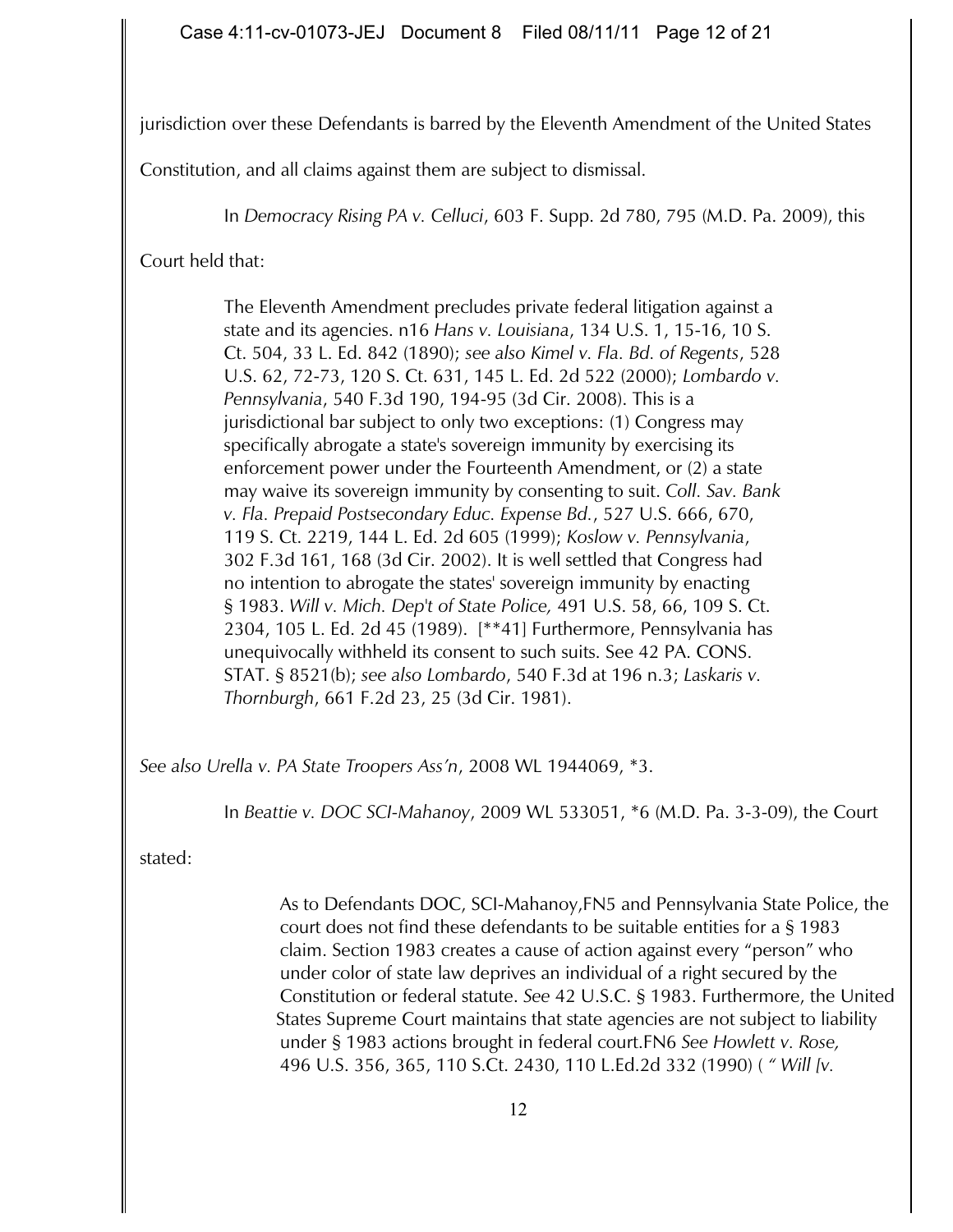*Michigan Dept. of State Police,* 491 U.S. 58, 109 S.Ct. 2304, 105 L.Ed.2d 45 (1989) ] establishes that the State and arms of the State, which have traditionally enjoyed Eleventh Amendment immunity, are not subject to suit under § 1983 in either federal or state court."). The Pennsylvania Department of Corrections and the Pennsylvania State Police are state agencies, not persons. However, even if it could be determined that the Department of Corrections or the State Police is a "person" within the meaning of § 1983, Beattie has only requested monetary damages from each one. A request for monetary damages from a state agency is barred by the state's sovereign immunity under the Eleventh Amendment. *See Bd. of Trustees of Univ. of Ala. v. Garrett,* 531 U.S. 356, 363-64, 121 S.Ct. 955, 148 L.Ed.2d 866 (2001) (explaining private parties cannot sue states in federal court for monetary damages). Therefore, the complaint must be dismissed as to Defendants Department of Corrections and Pennsylvania State Police.

(Footnote omitted).

 Thus, we find that this Court's jurisdiction over Defendant Commonwealth of Pennsylvania and Defendant Court of Common Pleas 44<sup>th</sup> District of Sullivan County is barred by the Eleventh Amendment. *See Democracy Rising PA v. Celluci*, *supra*; *Beattie v. DOC SCI-Mahanoy*, s*upra*.

We also find that Plaintiffs cannot proceed in this Court with their state law claims of legal malpractice and legal misrepresentation against Defendant Smay. As relief, as mentioned, Plaintiffs request this Court to remove Defendant Smay as executor/administrator of the Estate of Marvin R. Sones. As stated, Defendant Smay is an attorney appointed by the Sullivan County Court as the executor/administrator of said estate. Defendant Smay has recently filed a civil action in Sullivan County Court on behalf of the Estate of Marvin R. Sones seeking possession of the real property located at 221 Pecks Road, Sonestown, Sullivan County, Pennsylvania, and stating that the Estate had the right to sell the real estate as an asset of the estate pursuant to two county court orders. (Doc. 6-2, pp. 1-4). Plaintiffs' instant action seeking this Court to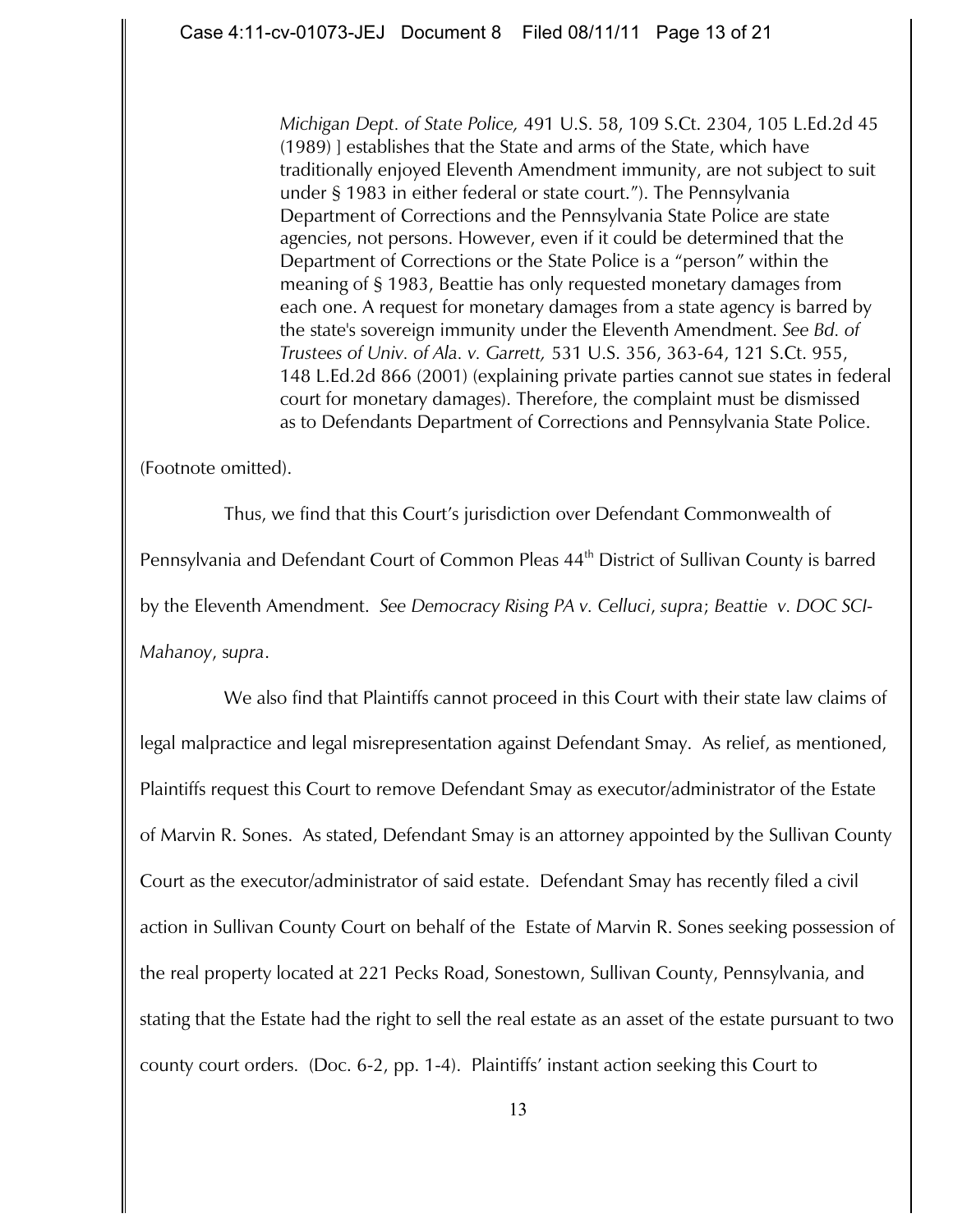intervene in the Sullivan County Court proceedings is barred by the *Rooker-Feldman* doctrine.

Insofar as Plaintiffs' claims challenge the orders of the Sullivan County Court regarding the handling of the Estate of Marvin R. Sones, and the appointment of Defendant Smay as the Executor, we find that any relief Plaintiffs are seeking is clearly barred by the *Rooker-Feldman* Doctrine. *See Hansford v. Bank of America*, 2008 WL 4078460,\* 5 (E. D. Pa.) (any claim that would "effectively undo" the state court's foreclosure judgment and its finding that a valid mortgage existed is "inextricably intertwined" with a prior state court judgment, and the Court lacks jurisdiction over such claim under the *Rooker-Feldman* doctrine); *Mason v. Stroyan*, Civil No. 10-1953 (M.D. Pa.), 2010 WL 6560738 (M.D. Pa. 10-29-10).

The Sullivan County Court, in dealing with the Estate of Marvin R. Sones, had to have determined that Defendant Smay should be appointed Executor of the Estate and that Smay should be allowed possess and to sell the real property where Plaintiffs reside. Thus, the Sullivan County Court necessarily must have found that the real property was an asset of the Estate of Marvin R. Sones and that Defendant Smay could sell it. Plaintiffs' instant action necessarily would require a determination that the orders of Sullivan County Court and the permission for Defendant Smay to sell the stated property were void. This Court is precluded by the *Rooker-Feldman* Doctrine from essentially vacating the Sullivan County Court's orders since this would have the effect of undoing the state court administration of the Estate of Marvin R. Sones. *Id. See also Johnson v. DeGrandy,* 512 U.S. 997, 1005-1006 (1994)("[A] party losing in state court is barred from seeking what in substance would be appellate review of the state judgment in a United States district court, based on the losing party's claim that the state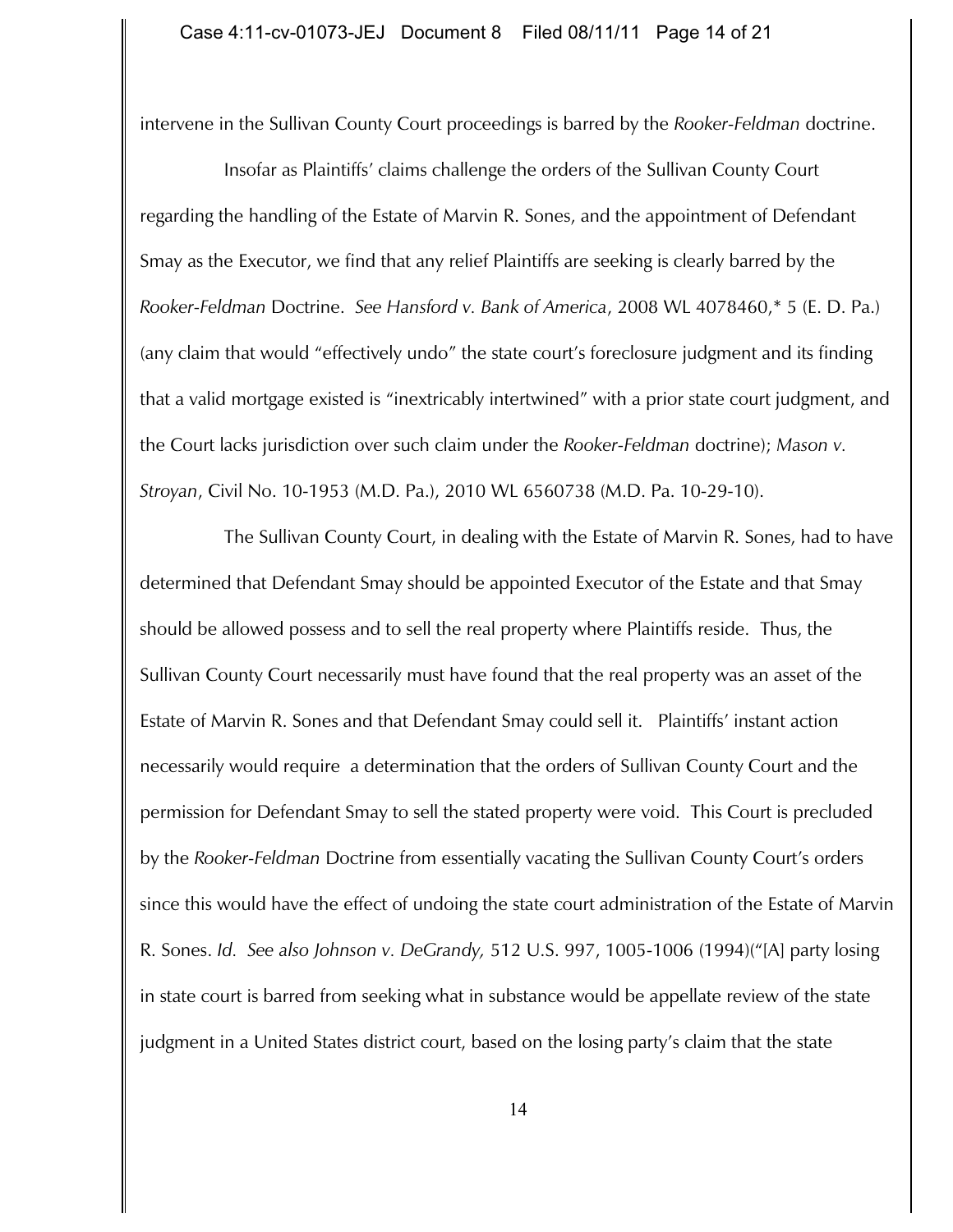judgement itself violates the loser's federal rights."); *Jacobowitz v. M&T Mortgage Corporation*, Civil No. 09-1332, M.D. Pa.; *Mason, supra*.

Thus, Plaintiffs' attempt to set aside the Sullivan County Court's decisions and orders

regarding the handling of the Estate of Marvin R. Sones and the sale of the stated real property

by Defendant Smay, as well as the Court Order appointing Smay as the Executor of the Estate of

Marvin R. Sones, is barred by the *Rooker-Feldman* Doctrine. Under the *Rooker-Feldman*

doctrine, this Court is precluded from exercising subject matter jurisdiction over Plaintiffs' stated

claims asserted against Defendant Smay.

In *McFall v. Register of Wills for Bucks County, PA*, 352 F. Supp. 2d 544, 547 (E. D.

Pa. 2004), the Court stated:

A recent Third Circuit decision describes the *Rooker-Feldman* doctrine:

The *Rooker-Feldman* doctrine, which derives its name from the Supreme Court's decisions in *Rooker v. Fidelity Trust Co.,* 263 U.S. 413, 44 S.Ct. 149, 68 L.Ed. 362 (1923), and *District of Columbia Court of Appeals v. Feldman,* 460 U.S. 462, 103 S.Ct. 1303, 75 L.Ed.2d 206 (1983), "preclude[s] lower federal court jurisdiction over claims that were actually litigated or 'inextricably intertwined' with adjudication by a state's courts."

*Desi's Pizza, Inc. v. City of Wilkes-Barre,* 321 F.3d 411, 418 (3d Cir.2003) (quoting *Parkview Assocs. Pshp. v. City of Leb.,* 225 F.3d 321, 325 (3d Cir.2000) (citations omitted)). A claim has not been "actually litigated" for purposes of the *Rooker-Feldman* doctrine if the plaintiff did not present the federal claims in the state court proceeding or if the state court's opinion "contains no discussion of any issues of federal law." *Desi's Pizza, Inc.,* 321 F.3d at 420-21. A claim is not "inextricably intertwined" unless "the federal court must determine that the state court judgment was erroneously entered" in order to grant the federal plaintiff the relief sought or "the federal court must ... take action that would render [the state court's] judgment ineffectual." *Id.* at 421 (citations omitted).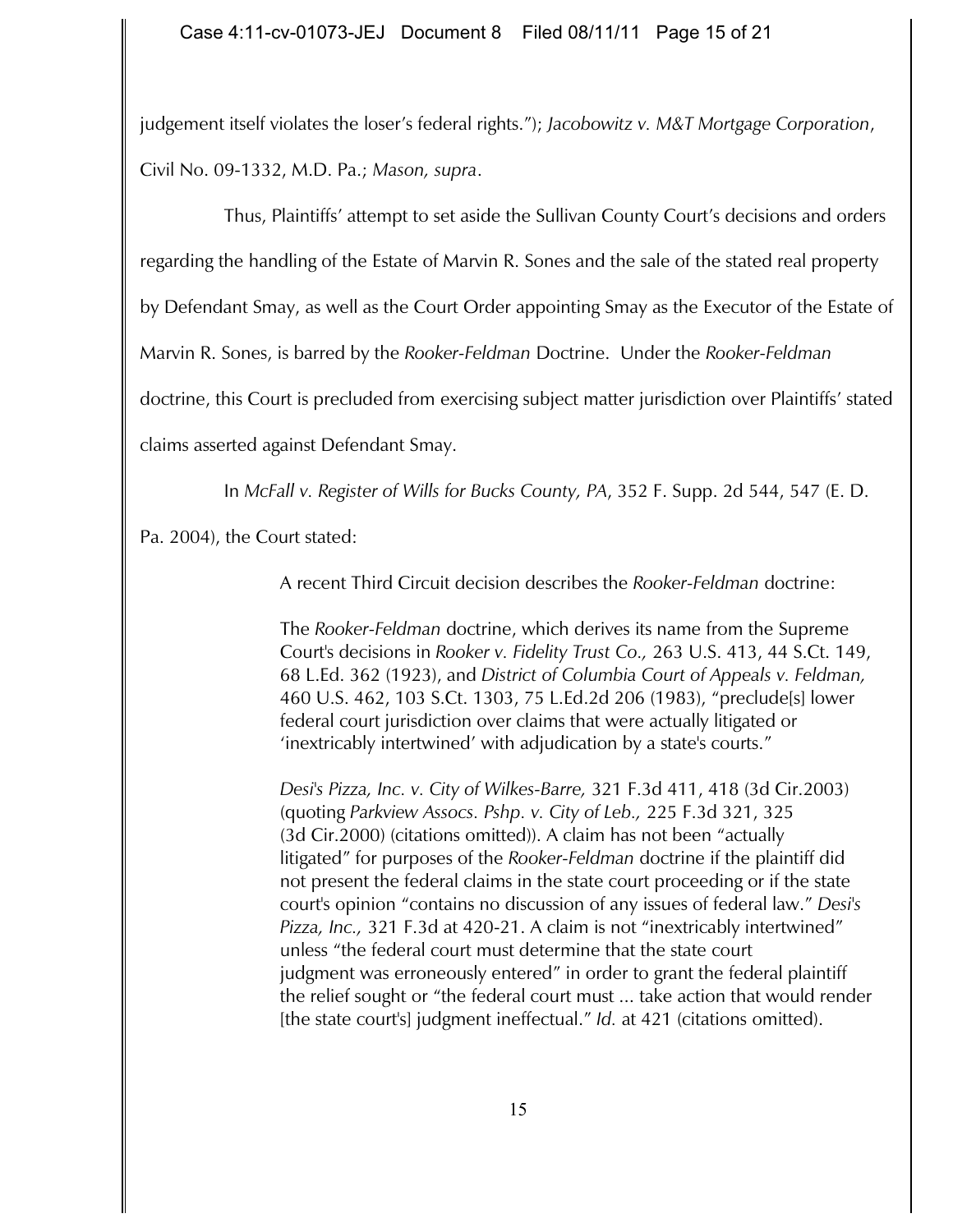### In *Gaynor v. Nelowet*, 2000 WL 427274, \*1 (E.D. Pa. 4-19-00), the Court stated:

The *Rooker-Feldman* doctrine,FN13 under which federal district courts are not permitted to exercise judicial review over state court proceedings. "District courts lack subject matter jurisdiction once a state court has adjudicated an issue because Congress has conferred only original jurisdiction not appellate jurisdiction on the district courts." *Guarino v. Larsen,* 11 F.3d 1151, 1156-57 (3d Cir.1993); *see also Pennzoil Co. v. Texaco, Inc.,* 481 U.S. 1, 24, 107 S.Ct. 1519, 1533, 95 L.Ed.2d 1 (1987) (Marshall, J., concurring) ("It is a well-settled principle that federal appellate review of judgments rendered by state courts can only occur in this Court, on appeal or by writ of certiorari."). A federal proceeding is barred under the *Rooker-Feldman* doctrine "when entertaining the federal court claim would be the equivalent of an appellate review of [the state court] order." *FOCUS v. Allegheny County Court of Common Pleas,* 75 F.3d 834, 840 (3d Cir.1996). *Rooker-Feldman* applies to final state court judgments, *Port Authority Police Benevolent Ass'n v. Port Authority,* 973 F.2d 169, 177 (3d Cir.1992), including those of lower state courts. *Id.* ("[F]ederal district courts are certainly ... precluded from reviewing decisions of lower state courts, which are subject to correction and modification within the state court system.").

FN10. Beth Nelowet is plaintiff's sister and executrix and beneficiary of the estate of their father, and successor trustee of their mother's non-marital trust. Complt. at exs. 4, 11.

FN11. Defendants Trueblood and Amacher are attorneys who represented the estates.

FN12. Defendant McLafferty was the solicitor to the Register of Wills and is now acting Register of Wills of Montgomery County. Complt. at ¶ 10.

FN13. The " *Rooker-Feldman* " doctrine is derived from two U.S. Supreme Court decisions: *Rooker v. Fidelity Trust Co.,* 263 U.S. 413, 44 S.Ct. 149, 68 L.Ed. 362 (1923) and *District of Columbia Court of Appeals v. Feldman,* 460 U.S. 462, 482 n. 16, 103 S.Ct. 1303, 1315 n. 16, 75 L.Ed.2d 206 (1983). *See ASARCO Inc. v. Kadish,* 490 U.S. 605, 622, 109 S.Ct. 2037, 104 L.Ed.2d 696 (1989) ("The *Rooker-Feldman* doctrine interprets 28 U.S.C. 1257 as ordinarily barring direct review in the lower federal courts of a decision reached by the highest state court, for such authority is vested solely in [the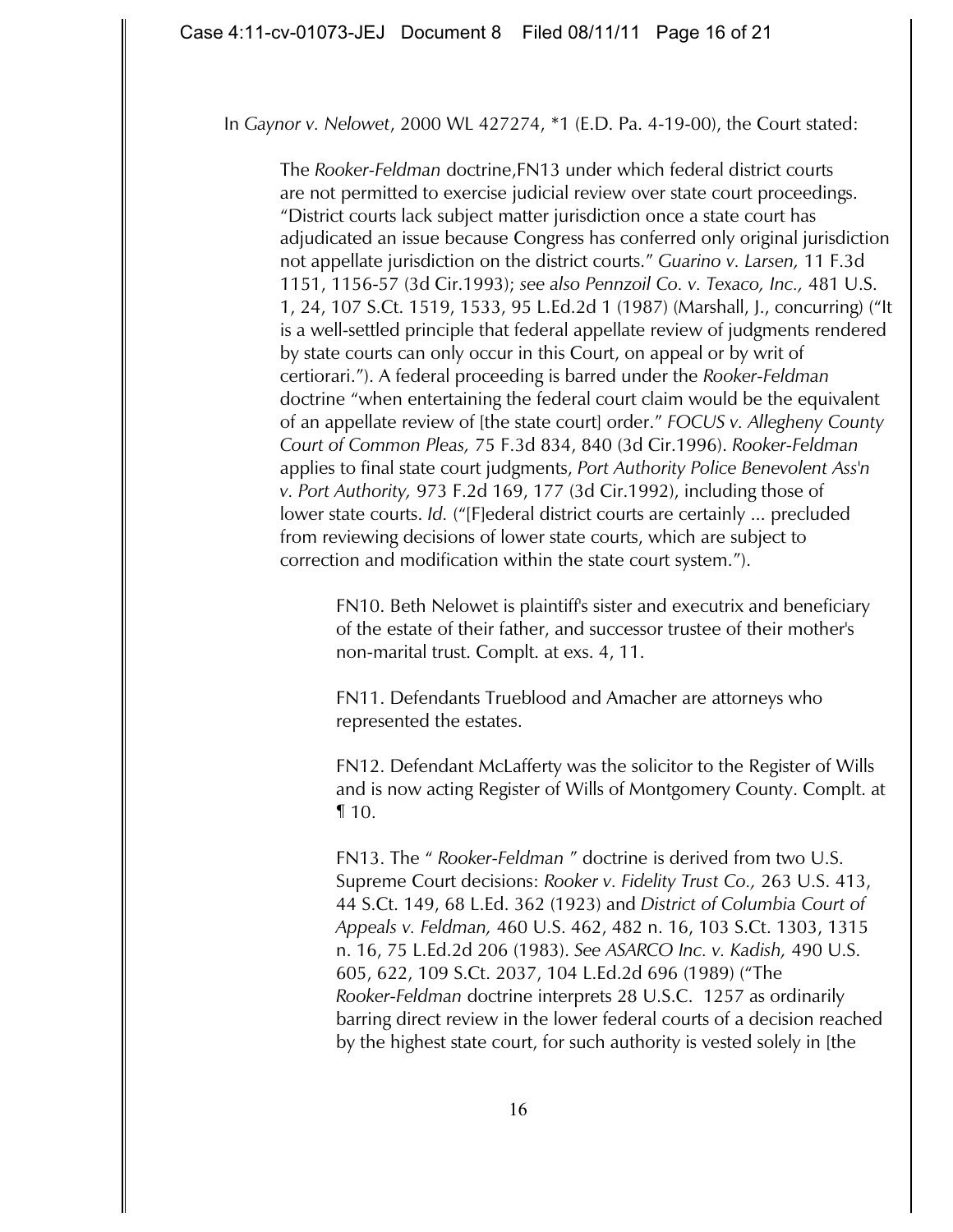## Supreme Court].").

In the present case, we find that Plaintiffs' claims are "inextricably intertwined" with adjudication by a state's court since this Court would have to determine that the Sullivan County Court's decisions and orders regarding the handling of the Estate of Marvin R. Sones and the sale of said real property by Defendant Smay, as well as the appointment of Smay as estate administrator, were erroneously entered in order to grant Plaintiffs relief with respect to their instant claims. We find that Plaintiffs'claims are not independent of the merits of the Sullivan County Court's decisions and orders, especially since their claims largely hinge upon whether they have a legally cognizable interest in the stated real estate. Thus, we find that a decision with respect to Plaintiffs' present claims by this Court requires a determination that the Sullivan County Court's decisions and orders were erroneous, and that a decision by this Court would render the Sullivan County Court's decisions and orders as ineffectual. Indeed, any relief to which Plaintiffs may be entitled in this case with respect to their instant claims would clearly be based on findings that the Sullivan County Court's decisions and orders were issued in violation of their constitutional rights, including their due process rights. *See Gaynor, supra; Mason, supra*.

Thus, we will recommend that Plaintiffs' claims against Defendant Smay be dismissed based on the *Rooker-Feldman* doctrine since the Court lacks subject matter jurisdiction to review these claims which are inextricably intertwined with the Sullivan County Court's decisions and orders. *See Roush v. Horner*, 2008 WL 189556, \*5-\*7 (W.D. Pa. 1-18- 08).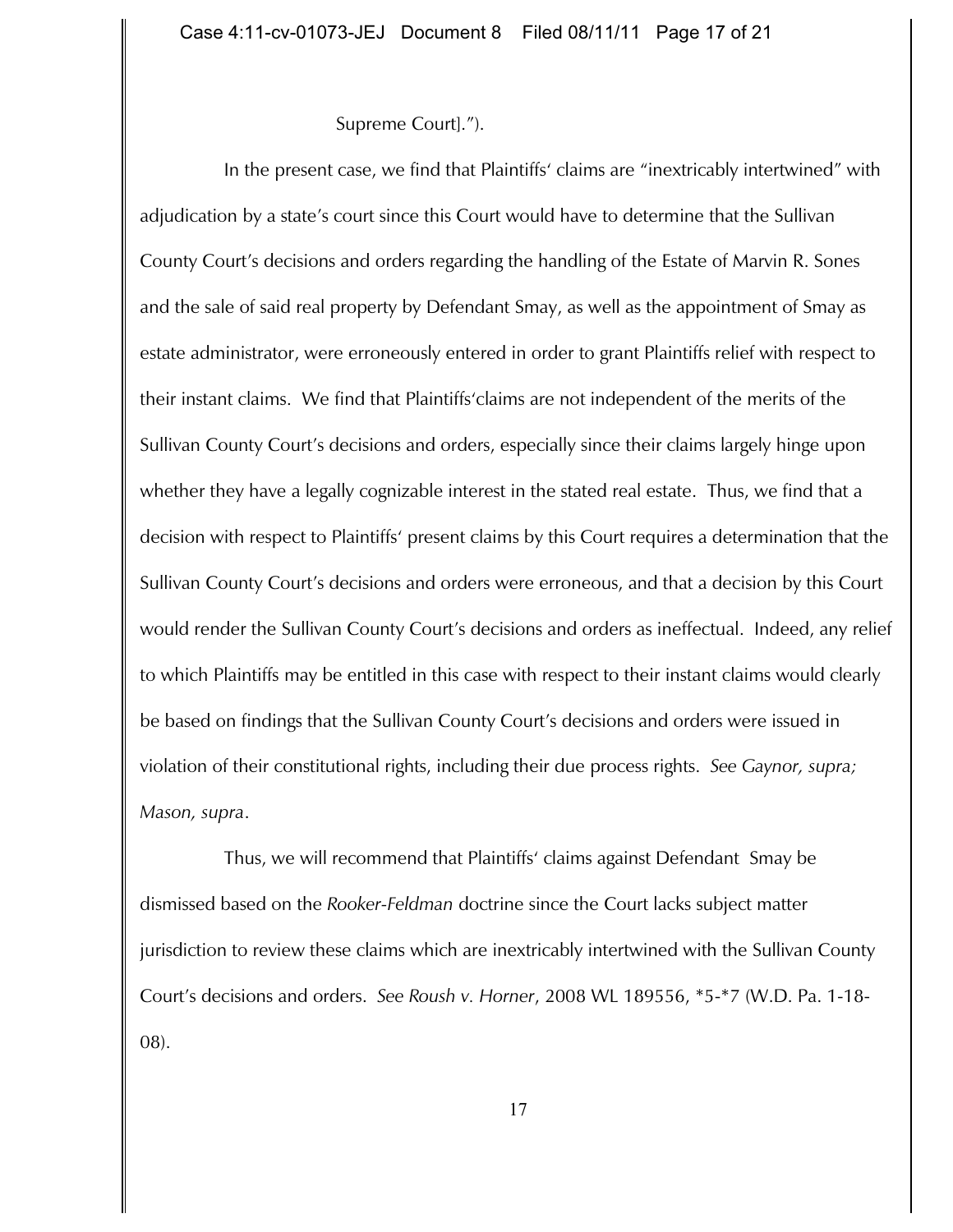Additionally, Plaintiffs' remedy with respect to their challenge to the Sullivan County Court's final orders regarding all matters pertaining the administration of the Estate of Marvin R. Sones is to file an appeal with the Pennsylvania appellate courts. *See Gaynor, supra*. *See also In re Estate of Luongo*, 823 A.2d 942 (Pa.Super. 2003); *In re Estate of Britts*, 906 A.2d 601 (Pa. Super. 2006).

# **III. Recommendation.**

Based on the foregoing, it is respectfully recommended that this action be dismissed on the basis of Plaintiffs' failure to comply with the Court's July 15, 2011 Order. It is also recommended that Plaintiffs' case be dismissed on the basis of their failure to prosecute their action.

Alternatively, it is recommended that our June 27, 2011 Order (Doc. 5) denying Plaintiffs' Motion to proceed *in forma pauperis* be vacated, and that Plaintiffs' Motion to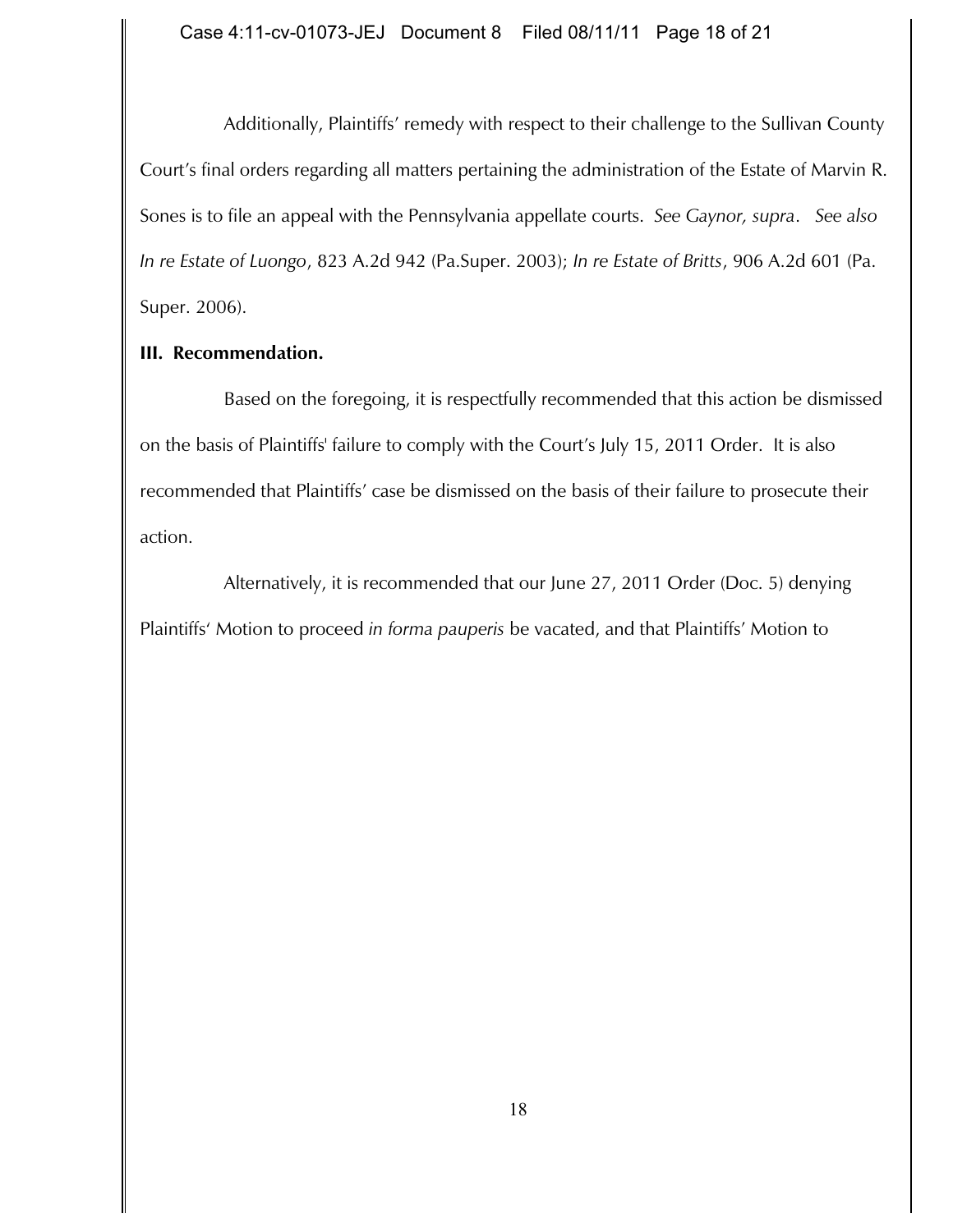proceed *in forma pauperis* (Doc. 2) be granted solely for the purpose of filing this action.

Further, it is recommend that this entire case be dismissed with prejudice.<sup>5</sup>

**s/ Thomas M. Blewitt THOMAS M. BLEWITT United States Magistrate Judge**

**Dated: August 11, 2011** 

<sup>&</sup>lt;sup>5</sup>Pursuant to our above discussion, we find futility of any amendment of Plaintiffs' claims against Defendants, and we shall not recommend Plaintiffs be granted leave to amend their pleading with respect to these claims. *See Forman v. Davis*, 371 U.S. 178, 182 (1982); *Shane v. Fauver*, 213 F.3d 113, 115 (3d Cir. 2000) (The futility exception means that a complaint, as amended, would fail to state a claim upon which relief can be granted); *Alston v. Parker*, 363 F. 3d 229, 235 (3d Cir. 2004);*Conway v. King Pharmaceuticals, Inc*., 2008 WL 4128088, \*2 (M.D. Pa.).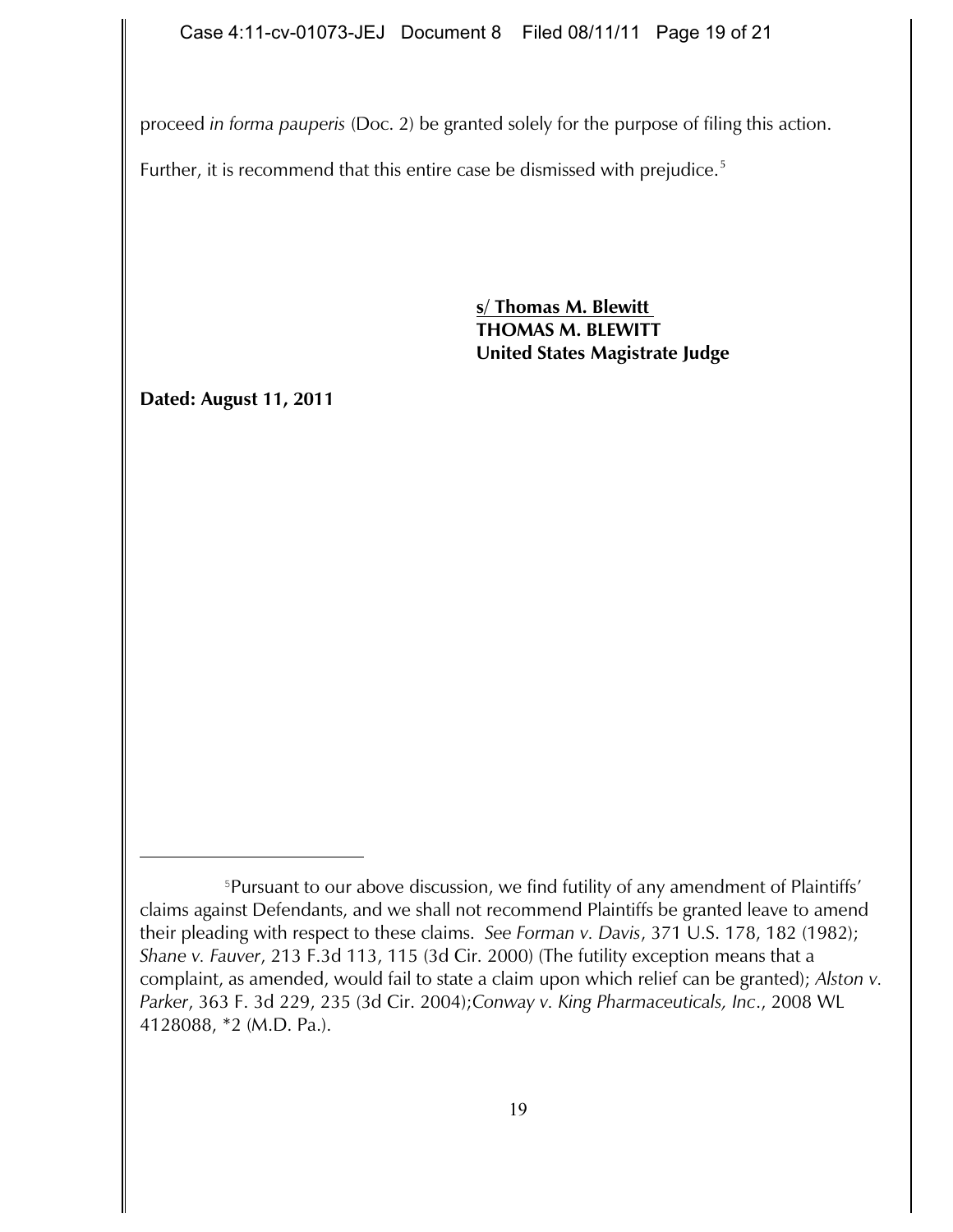## IN THE UNITED STATES DISTRICT COURT FOR THE MIDDLE DISTRICT OF PENNSYLVANIA

| <b>CHRISTOPHER ALLEN SONES and</b> |                | <b>CIVIL ACTION NO. 4:CV-11-1073</b> |
|------------------------------------|----------------|--------------------------------------|
| LAURA ANN SONES,                   |                |                                      |
| Plaintiffs                         |                | (Judge Jones)                        |
|                                    | ٠<br>$\bullet$ |                                      |
|                                    |                | (Magistrate Judge Blewitt)           |
| v.                                 | ٠              |                                      |
| JOHN ANDREW SMAY, et al.,          | ٠              |                                      |
|                                    | ٠              |                                      |
|                                    |                |                                      |
| Defendants                         |                |                                      |

# **NOTICE**

**NOTICE IS HEREBY GIVEN** that the undersigned has entered the foregoing

# **Report and Recommendation** dated **August 11, 2011.**

Any party may obtain a review of the Report and Recommendation pursuant to

Rule 72.3, which provides:

Any party may object to a magistrate judge's proposed findings, recommendations or report addressing a motion or matter described in 28 U.S.C. § 636 (b)(1)(B) or making a recommendation for the disposition of a prisoner case or a habeas corpus petition within fourteen (14) days after being served with a copy thereof. Such party shall file with the clerk of court, and serve on the magistrate judge and all parties, written objections which shall specifically identify the portions of the proposed findings, recommendations or report to which objection is made and the basis for such objections. The briefing requirements set forth in Local Rule 72.2 shall apply. A judge shall make a *de novo* determination of those portions of the report or specified proposed findings or recommendations to which objection is made and may accept, reject, or modify, in whole or in part, the findings or recommendations made by the magistrate judge. The judge, however, need conduct a new hearing only in his or her discretion or where required by law, and may consider the record developed before the